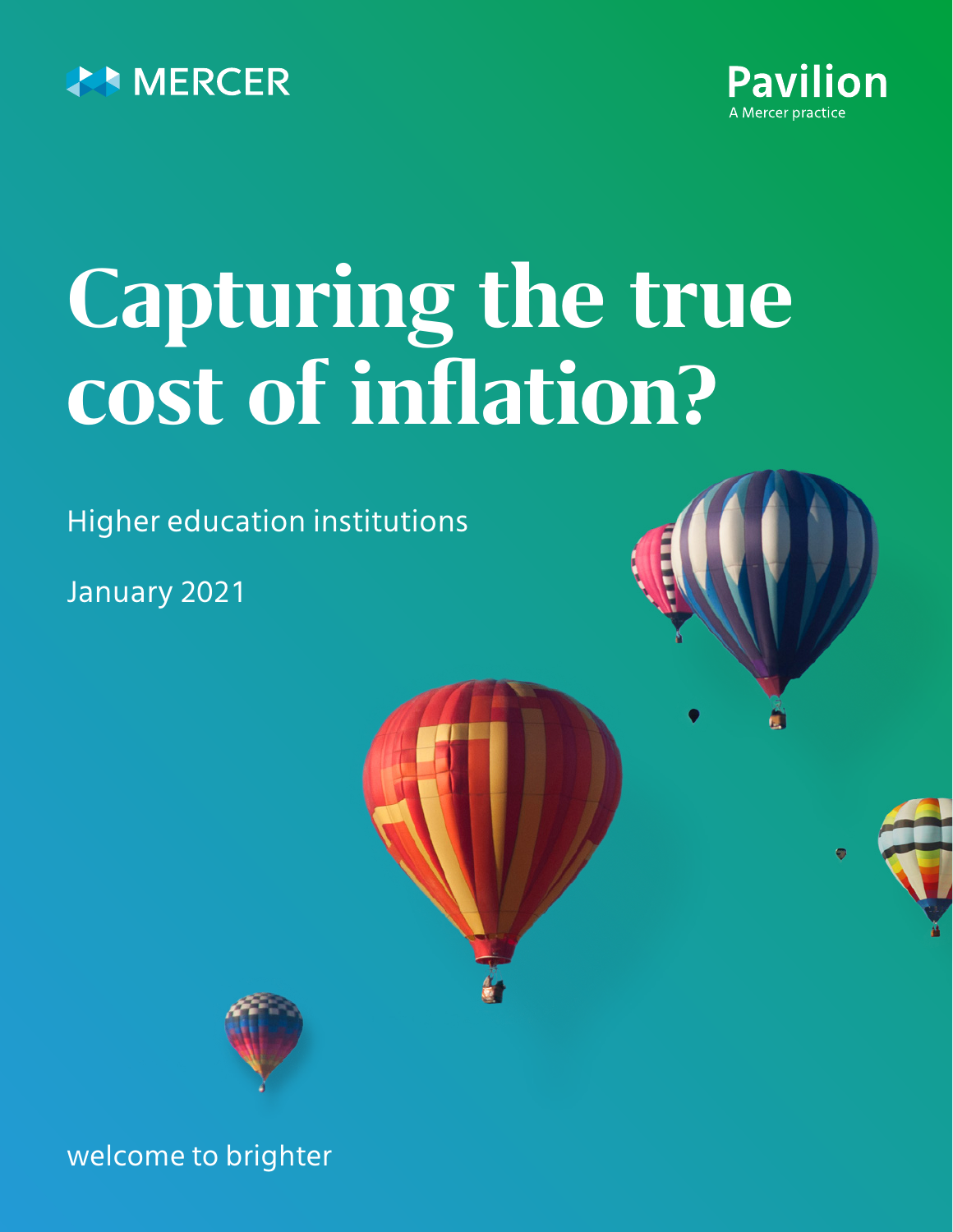## **Introduction**

Over the past 40 years, the inflation rate in the US higher education space — as measured by the Commonfund Institute's Higher Education Price Index<sup>TM</sup> (HEPI)  $$ has exceeded the headline inflation rate as measured by the Consumer Price Index (CPI) by almost 40% on a cumulative basis (see Figure 1). $<sup>1</sup>$ </sup>

By using CPI in spending policy calculations, colleges and universities across the country may be underestimating the true level of inflation for those institutions, and thus, investment return goals may inadvertently erode purchasing power.



### **Figure 1. HEPI vs CPI: Growth of a dollar, 1962-2020**

### **What is HEPI?**

HEPI is the measure of inflation specific to higher education in the US, as it reports price information for the goods and services purchased by colleges and universities for current operations. It is calculated by the Commonfund Institute on a fiscal year basis ending each June.<sup>2</sup>

<sup>1</sup> Headline inflation is measured by US CPI Urban Consumers YOY NSA 2 <https://www.commonfund.org/higher-education-price-index>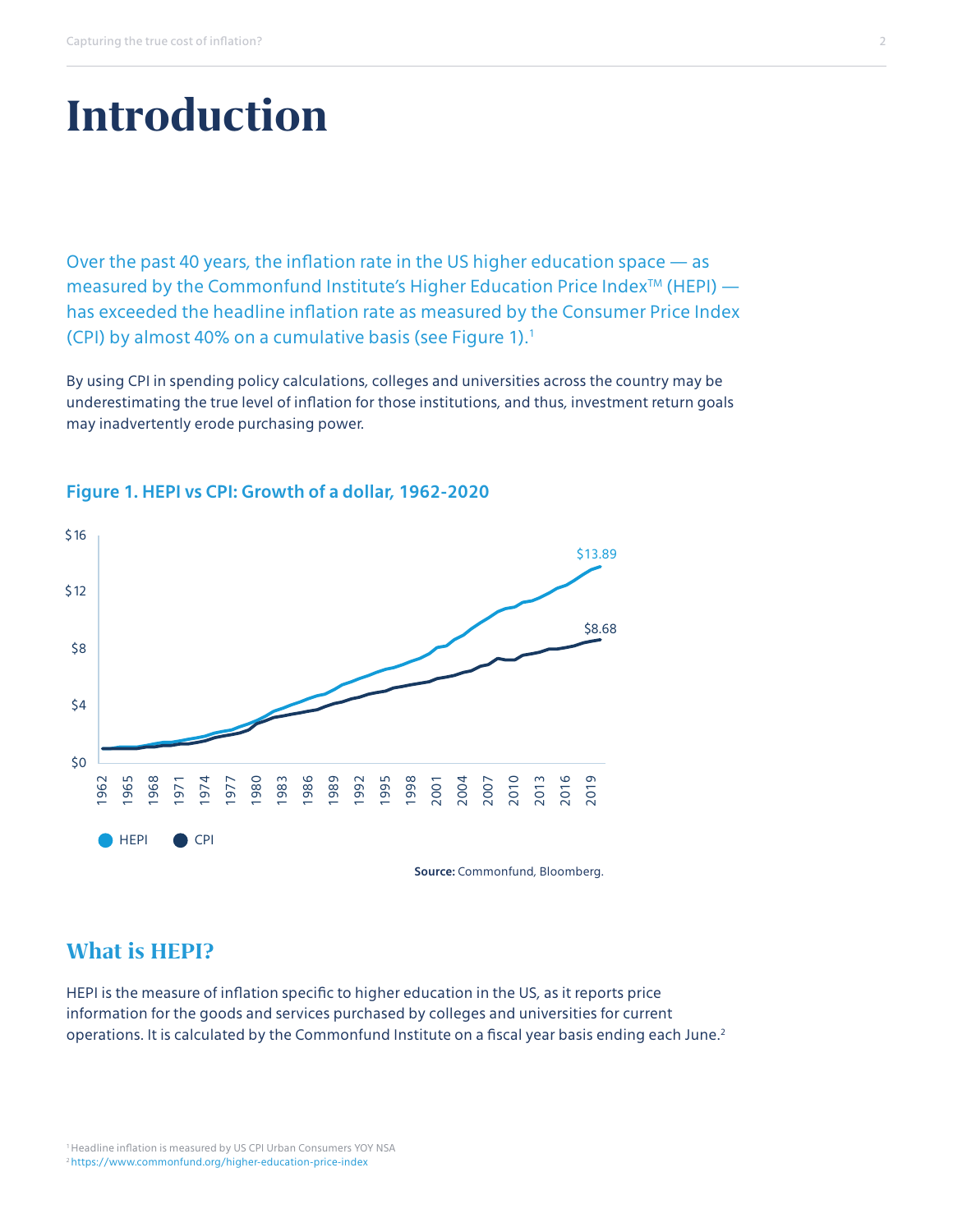# **History**

Starting in 1961, Research Associates (Washington, DC) began calculating a measure of higher education inflation from data reported and published by government and economic agencies.

From 1961 to 2001, the measure was based on price data for 25 different budget components. HEPI itself has been calculated every year since 1983. In 2002, its calculation methodology changed, and has since been based on a regression formula that draws on component inputs compiled from data reported by industry sources, such as the College and University Professional Association for Human Resources, and government sources, such as the US Department of Labor's Bureau of Labor Statistics.<sup>3</sup> In 2005, the Commonfund Institute assumed responsibility for maintaining the Index and calculating the annual rate of change, which is published annually with quarterly estimates. The Commonfund Institute states the regression-calculated HEPI index values are essentially the same as those derived from complete data.4



<sup>3</sup> <https://info.commonfund.org/hubfs/Institute/HEPI/HEPI%20Design%20and%20Use.pdf> 4 <https://www.commonfund.org/hubfs/Institute/HEPI/HEPI%20Questions%20and%20Answers.pdf>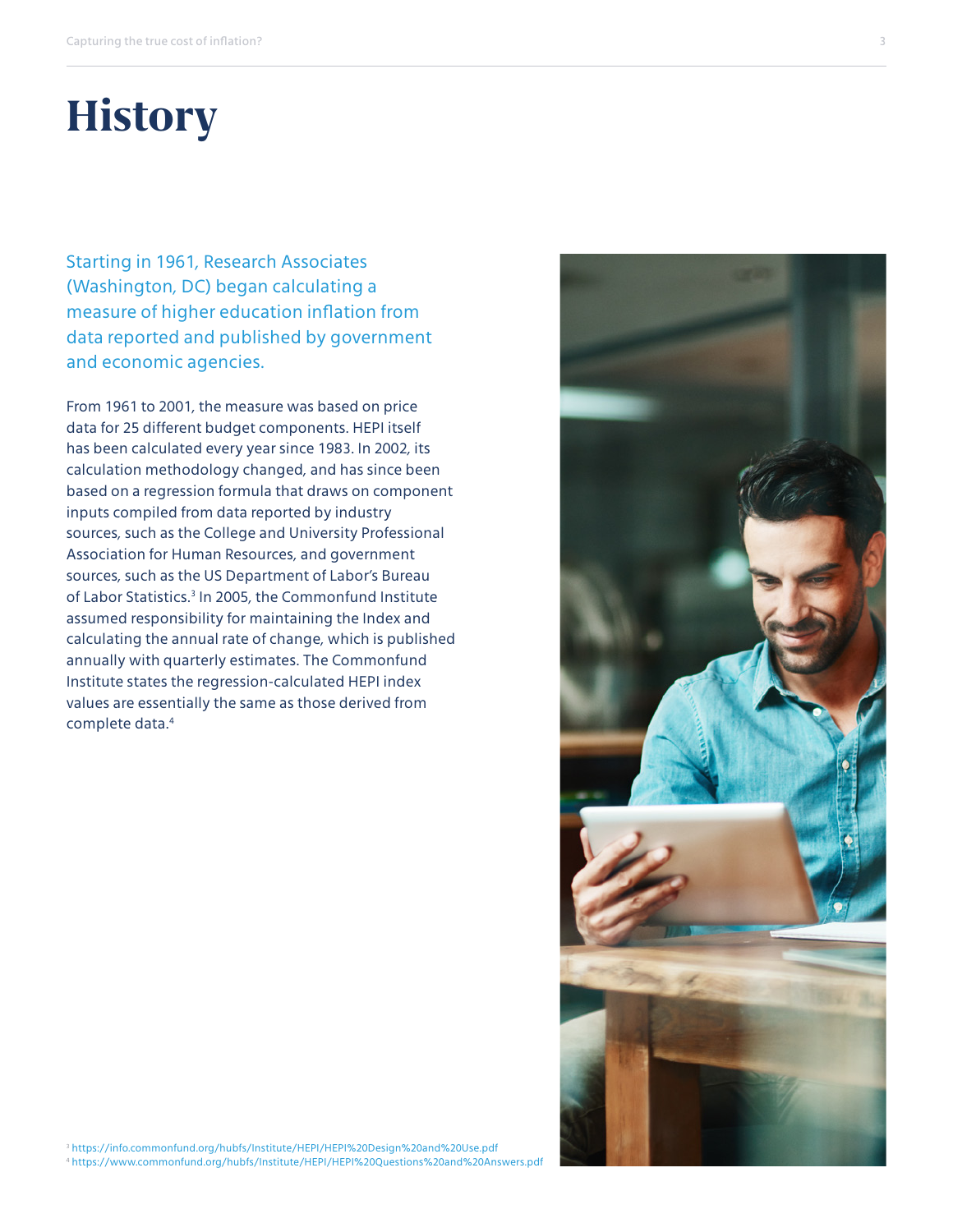### **HEPI vs. CPI**

A price index measures the change in the overall price level of a fixed basket of goods and services. The goal is to measure the price level of that fixed basket each year, comparing the amount paid to that of the base period.

In theory, the amount and quality of those purchased goods and services within the basket should remain constant so that changes in the index measure only the effects of price fluctuations. Thus, a price index may be interpreted as the change in dollars required to offset the effects of inflation for buying the same quantity and quality of goods and services each year.

There are two differences between CPI and HEPI: the underlying basket of goods and services; and quality adjustment. CPI measures the cost of goods and services that consumers in general purchase as part of daily life, including housing, food and beverages, clothing, transportation, medical costs, recreation, education and communication, other goods and services, as well as taxes directly associated with those purchases. HEPI, by contrast, is generally viewed as a more accurate indicator of changes in the costs for colleges and universities, measuring the average relative level of prices for current educational and general expenditures for these institutions, and by extension, providing insight to current cost drivers. HEPI'S fixed basket of goods and services is based on 45 budget components all schools can report, grouped into eight categories that cover most current operational costs: salaries for faculty, administrative employees, clerical employees and service employees; fringe benefits; utilities; supplies and materials; and miscellaneous expenses. (Note that expenditures for research are not included.)

The main difference in HEPI and CPI rates is attributed primarily to the fact that a large portion of educational costs are related to higher educational personnel costs. These salary increases are in general different from those measured by CPI, which includes salaries of city wageearners and clerical employees.5 A second difference lies in the fact that CPI is a measure of "quality-adjusted prices," whereas HEPI is simply a measurement of costs. HEPI attempts to keep the quality and quantity of the basket of goods and services consistent and therefore may be used in projecting future budget increases necessary to maintain purchasing power.6

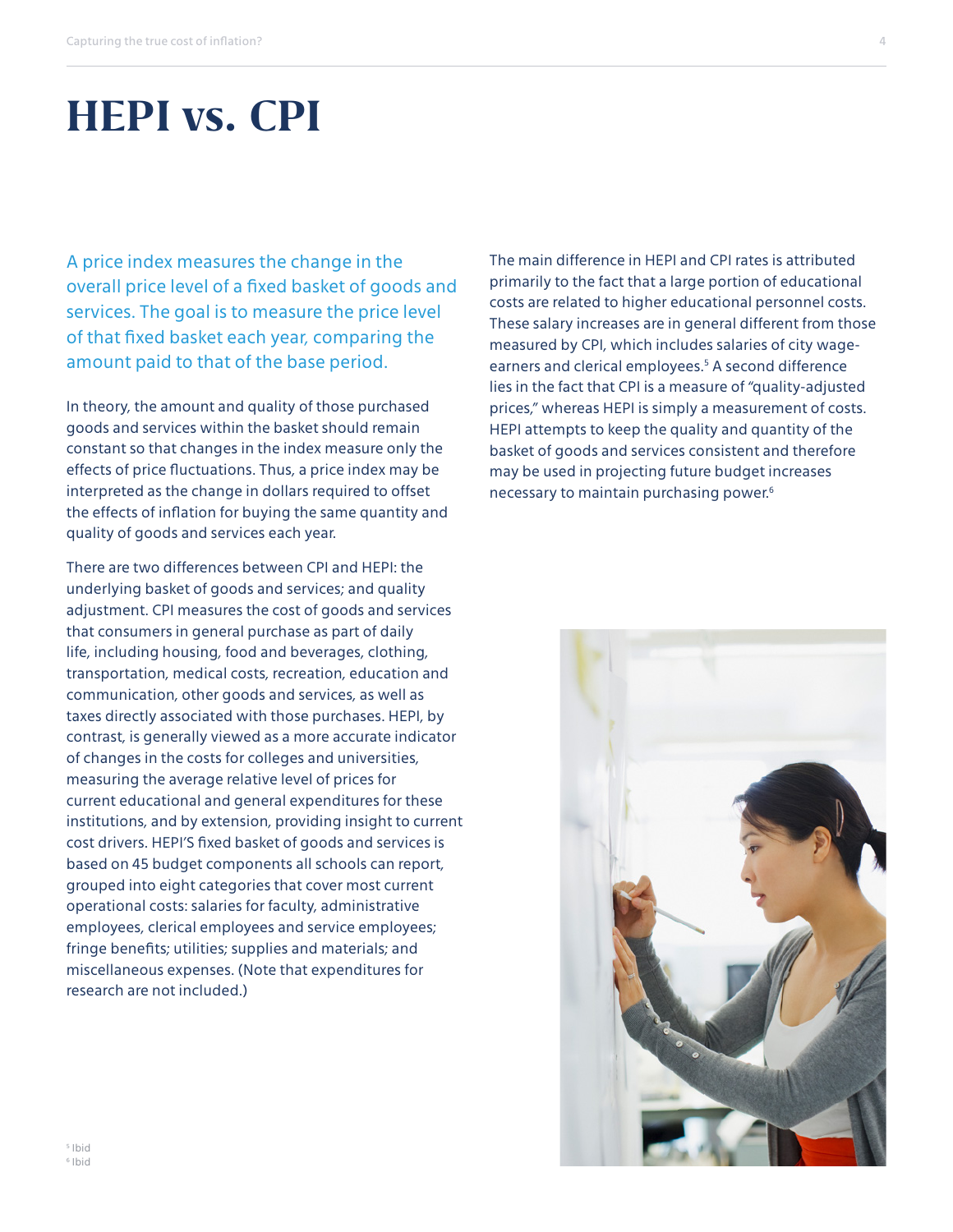As shown in Figure 2, the growth in HEPI has outpaced headline inflation, particularly over the past 20 years. Looking at rolling five-year periods, however, HEPI has not always been higher than CPI, and has seen two narrowing trends since the late 1980s.

### **Figure 2. Annualized growth of inflation by indicator**

| <b>Annualized</b> | 1-year | 3-year | 5-year | 10-year | 20-year |
|-------------------|--------|--------|--------|---------|---------|
| <b>HEPI</b>       | 2.1%   | 2.5%   | 2.5%   | 2.3%    | 3.0%    |
| <b>CPI</b>        | 0.6%   | 1.7%   | 1.5%   | 1.7%    | 2.0%    |
| <b>Difference</b> | 1.5%   | 0.8%   | 1.0%   | 0.6%    | 1.0%    |

**Source:** Bloomberg, Commonfund. CPI estimated data as of June 30, 2020. HEPI data are August 2020 estimates as of June 30, 2020.



### **Figure 3. HEPI 5-year Rolling Average 1962-2020 (as of October 2020)**

**Source:** Commonfund, Bloomberg.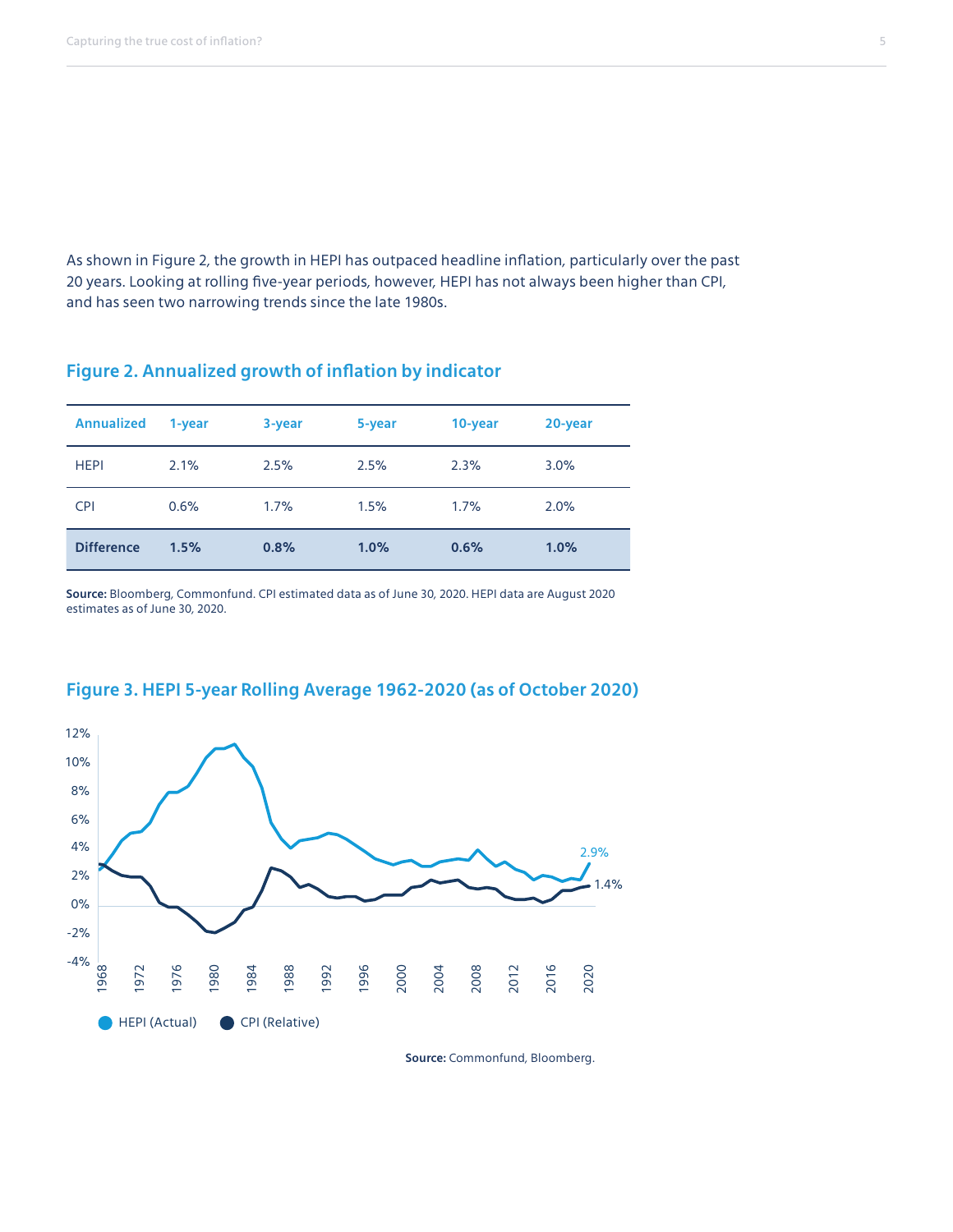# **Why is this so important?**

When we think about spending targets for colleges and universities, it is important to distinguish between real and nominal spending.

While spending policies for colleges and universities are unique to each particular entity based on spending rate, time-period smoothing, inclusion of a real growth rate of corpus and may be subject to caps and floors on the actual dollars spent, they generally are derived from the same basic formula:

### **Nominal Spending Rate = Real Rate of Spending + Inflation Rate**

When higher education entities use CPI as the rate of inflation in their spending policy, they may underestimate the actual level of inflation they experience. They will be targeting an investment return that may be consistently below the "true" nominal spending rate and therefore lose purchasing power over time. By using HEPI to project future budget increases driven by anticipated price increases, higher education entities can properly target an investment return that avoids this shortfall.

Whether HEPI continues to outpace CPI remains to be seen, given the unprecedented amount of fiscal and monetary stimulus in 2020, but it has been doing so for a long time, as shown above. The longer-term implications are important, especially in the current COVID environment. Higher education institutions should ensure funding inflows are growing sufficiently to cover continuous growth in expenditures. The systematic underfunding and inability to keep pace with the actual inflation incurred by these institutions may lead to dire consequences, such as the inability to provide resources for staff and students, or worse, threaten an institution's solvency.

Unless the HEPI/CPI trend reverses in the near future, we suggest that higher education institutions consider including a measure for HEPI in their return goals in order to reflect expected cost increases more accurately. We encourage Investment Committees to have a robust dialogue on the topic of achieving return goals in today's low return environment. The solutions include allocating more to growth assets in order to increase returns; reducing distributions to lower the return goal; or consciously choosing no action and allowing the portfolio to potentially lose some purchasing power over the following decade. All of these choices come with risks and tradeoffs that should be thoroughly assessed and discussed.

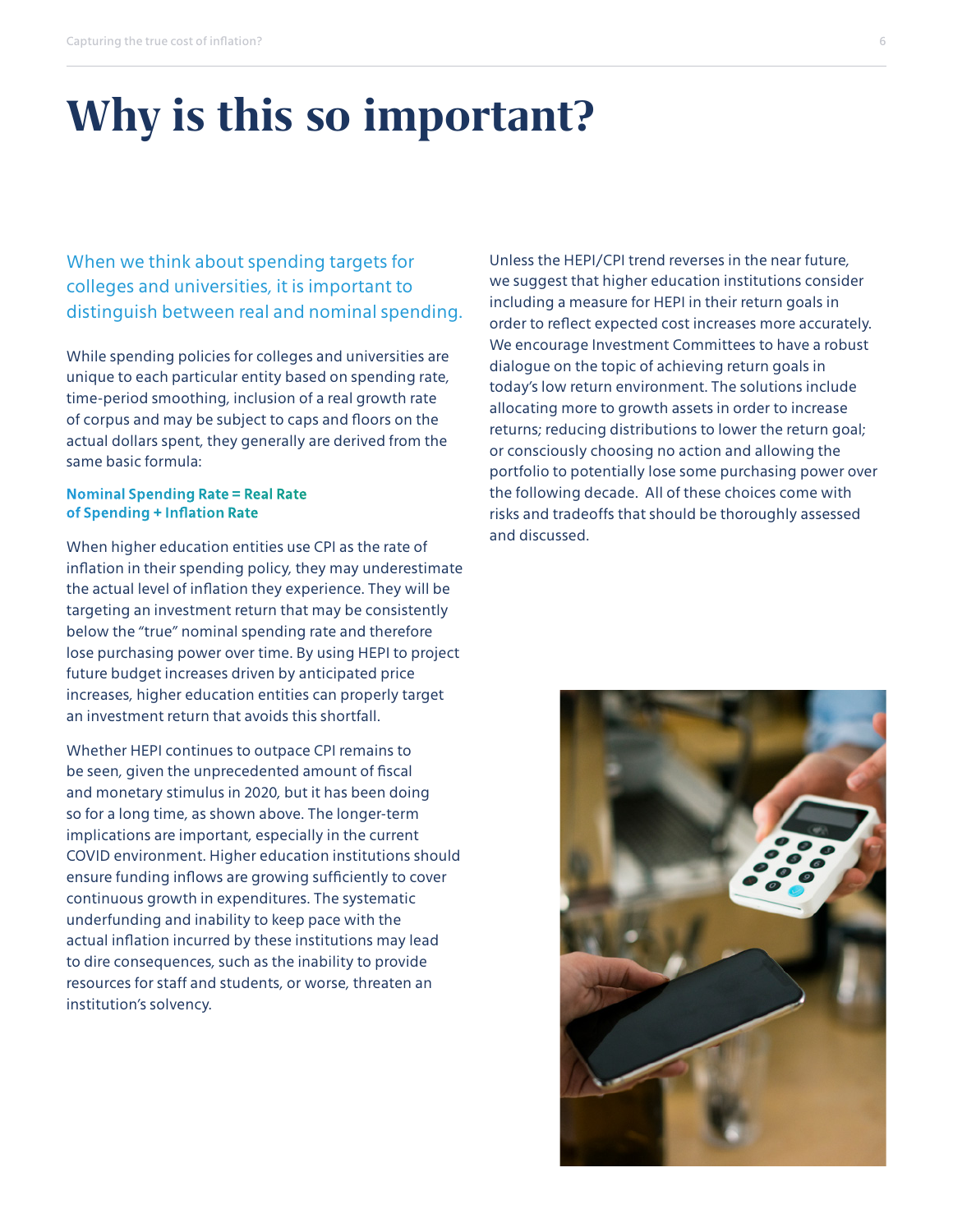## **Contact us**

We welcome feedback and dialog with you and your organization as you plan for the upcoming year. Please reach out to your Pavilion consultant or to any of our colleagues listed below.

### **HEPI Paper Leader**

**Daniel Holmes** Partner +1 314 446 5307 daniel.holmes@mercer.com

### **Endowments & Foundations Leadership Team**

**Christopher Adkerson, CFA, CAIA** Partner +1 314 982 5717 christopher.adkerson@mercer.com

**Texas Hemmaplardh, CFA** Partner +1 212 345 0713 texas.hemmaplardh@mercer.com

**Russ LaMore, CFA, CAIA** Partner +1 314 982 5680 russ.lamore@mercer.com

**Cori Trautvetter, CAIA** Partner +1 636 686 5615 cori.trautvetter@mercer.com Visit [www.pavilion-notforprofit.com](http://www.pavilion-notforprofit.com) to learn more.